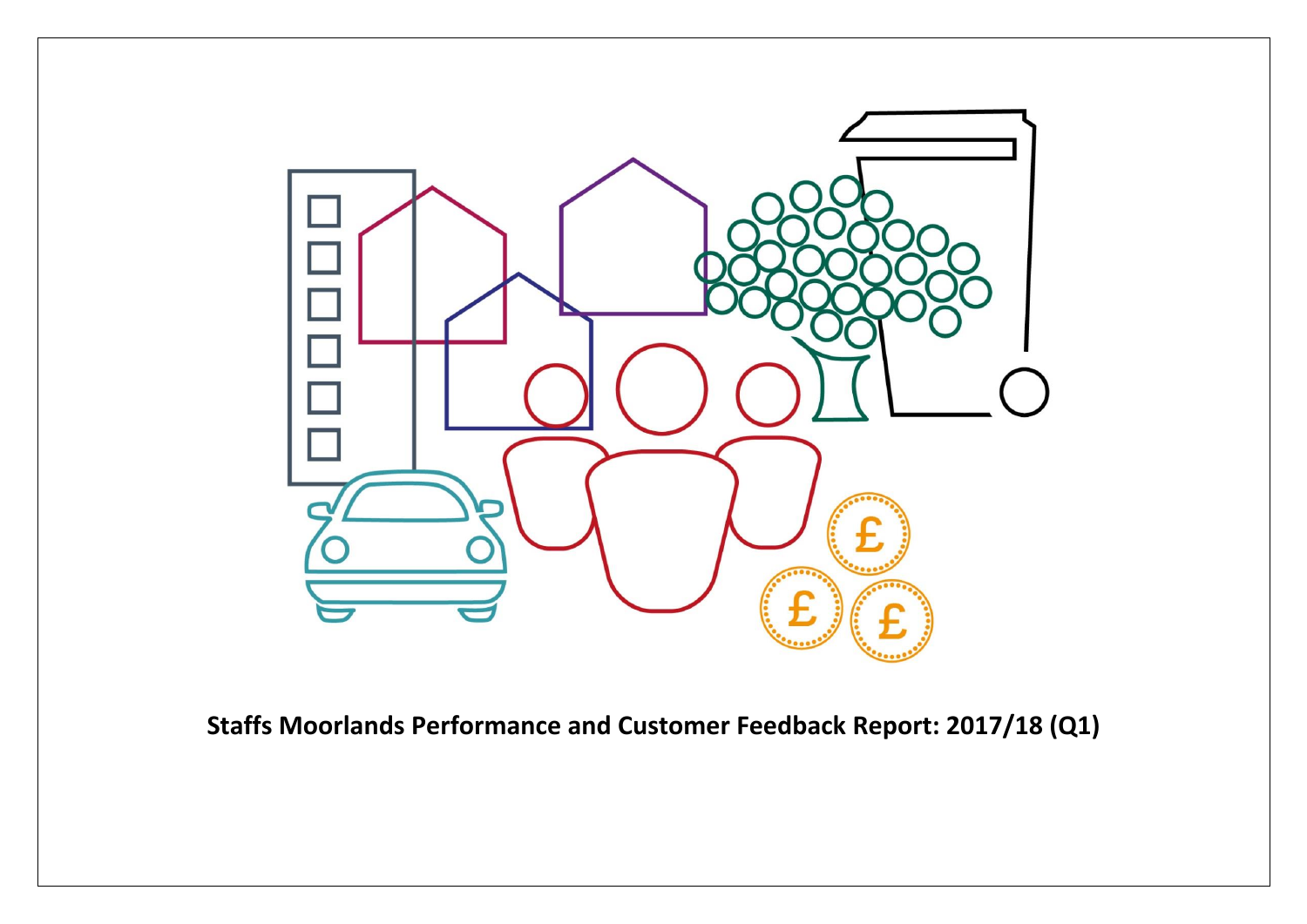## **Staffordshire Moorlands Q1 Summary**

The following report provides Councillors with an overview of performance at Staffs Moorlands for the period April to June 2017 in relation to the Council's corporate plan priorities and the associated performance targets and projects. The report also provides an overview of the results from the Council's customer feedback system in terms of how we handle and learn from complaints and the level of comments and compliments.

#### **Performance Overview**

There are 109 'monthly', 'quarterly', and 'annual only' reported performance measures at Staffs Moorlands, which represents a reduction on last year. The chart below shows the results for quarter one against 36 indicators. The actions being taken to address the 'off track' measures are detailed at the end of this report.

The report also provides an update on the progress of key projects that contribute to the priority actions outlined in the revised 2017-2019 Corporate Plan. The table below right explains the colour coding used to describe the current status of these projects / actions.



#### **Customer Feedback Overview**

At the close of quarter one the Council is ahead of target for responding to complaints within 10 days (100%) and for low levels of repeat complaints. The trend in the number of stage 1 complaints received compared to the same period last year is significantly improved with a 40% reduction in complaints.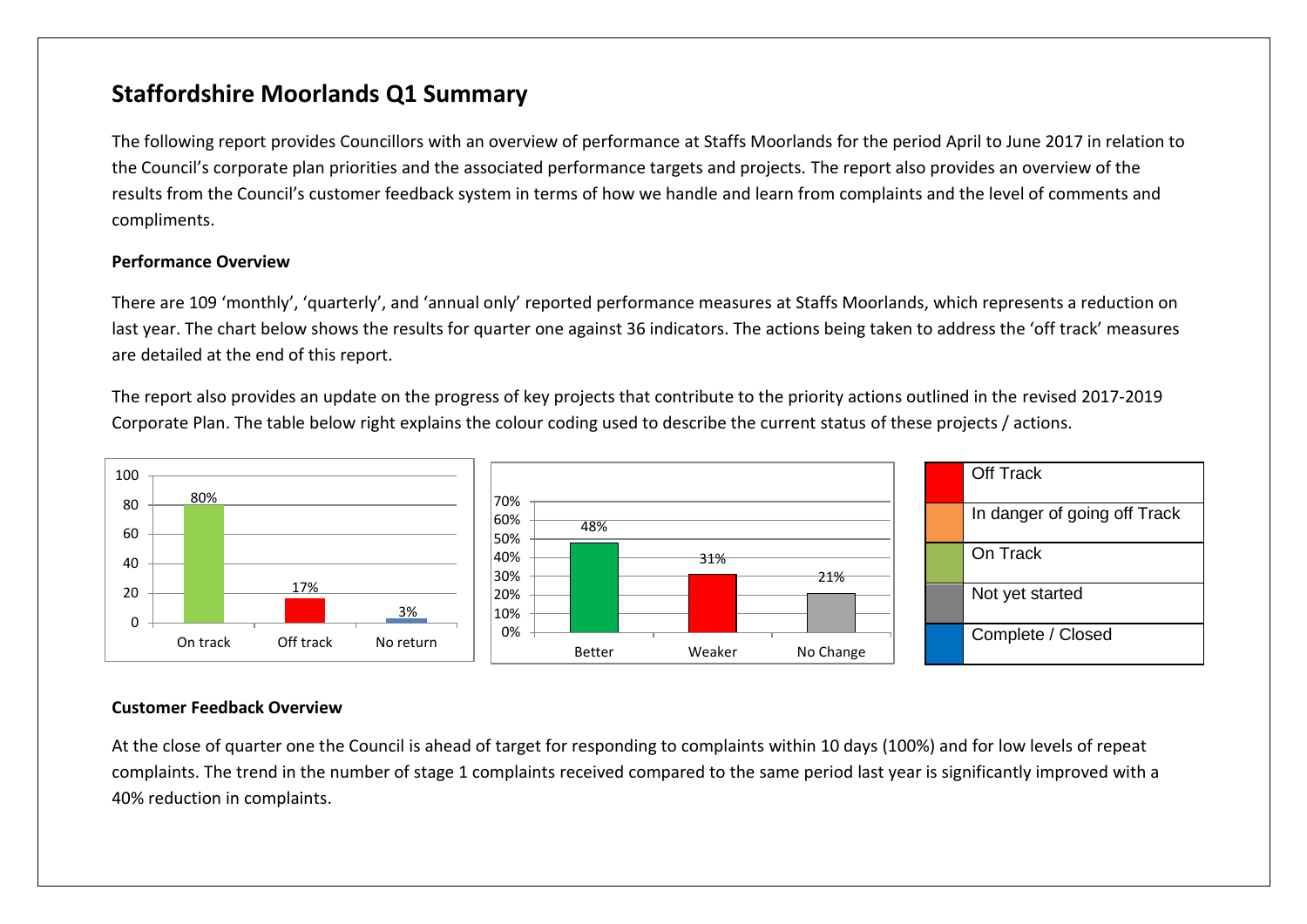## *Aim 1: Help create a safer and healthier environment for our communities to live and work*





Housing Benefit processing times for new claims and change of circumstances are 'off track' but showing signs of improvement.

### Celebrating Success:

At the close of Quarter One the following performance indicators outstripped their targets:

- $\checkmark$  Households in temporary accommodation
- $\checkmark$  Homelessness prevention (cases assisted).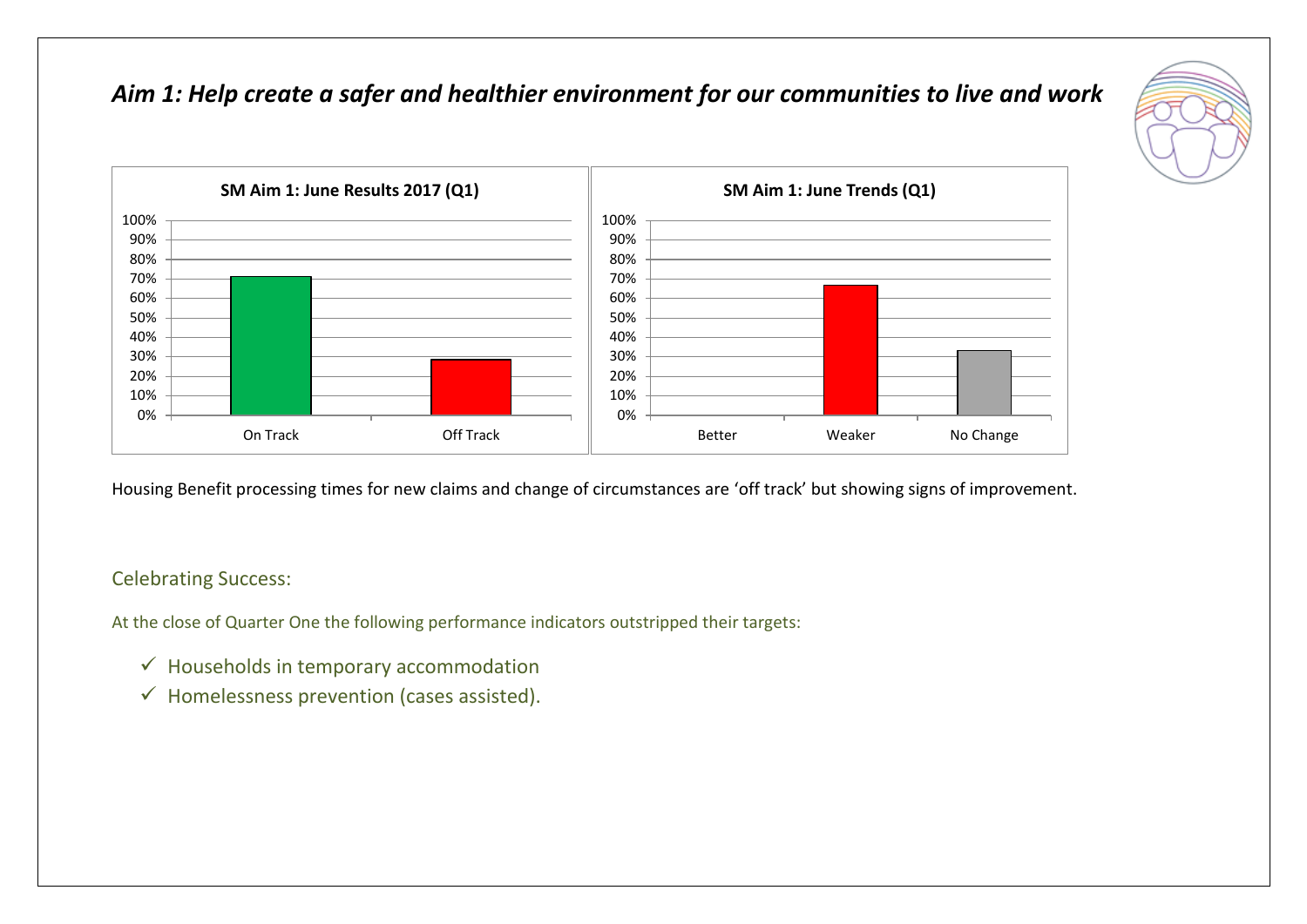| <b>Priority Action</b>                                           | <b>Status</b> | Commentary - June                                                                                                               |
|------------------------------------------------------------------|---------------|---------------------------------------------------------------------------------------------------------------------------------|
| Help to ensure, through the scrutiny work programme, that        |               | Future scrutiny includes:                                                                                                       |
| partner service provision, particularly health provision for     |               | Leek Moorlands Hospital - Representatives from the CCG -                                                                        |
| the elderly, is effective                                        |               | <b>June 2017</b>                                                                                                                |
|                                                                  |               | Sustainability and Transformation Programme                                                                                     |
|                                                                  |               | <b>Health Visiting Services</b>                                                                                                 |
|                                                                  |               | West Midlands Ambulance Service                                                                                                 |
|                                                                  |               | Royal Stoke University Hospital                                                                                                 |
|                                                                  |               | North Staffordshire CCG                                                                                                         |
|                                                                  |               | Staffordshire & Stoke on Trent Partnership NHS Trust                                                                            |
|                                                                  |               | North Staffordshire Combined Health Care NHS Trust                                                                              |
|                                                                  |               | <b>Healthwatch Staffordshire</b>                                                                                                |
| Undertake detailed process benchmarking with high                |               | Corporate Plan Priorities and Annual report findings shared with                                                                |
| performing / low cost councils with a view to identifying        |               | senior managers at the June Managers Forum. This has kick                                                                       |
| value for money improvements for Housing Benefit                 |               | started the benchmarking activities and the Information Team                                                                    |
| processing                                                       |               | have provided background data packs to facilitate process                                                                       |
|                                                                  |               | benchmarking by Managers in conjunction with their Finance                                                                      |
|                                                                  |               | <b>Business Partners.</b>                                                                                                       |
| Implement the Council's new sport and physical activity          |               | The procurement process for recruiting consultancy support has                                                                  |
| strategy and carry out research into nil cost facility provision |               | been completed and FMG Business Consulting Ltd was                                                                              |
| being achieved by other councils; in order to achieve            |               | appointed at the beginning of June. Inception meetings have                                                                     |
| improved health and value for money outcomes                     |               | taken place between FMG and key officers. They will deliver a                                                                   |
|                                                                  |               | two stage programme between June and October 2017 that will                                                                     |
|                                                                  |               | cover supply and demand analysis, options appraisals and                                                                        |
|                                                                  |               | delivery models for future provision of sport and leisure facilities                                                            |
|                                                                  |               | for both Councils. Stage one reports are due early August 2017.                                                                 |
| Undertake a review of the current CCTV system to look at its     |               | Consultants have begun their review and have provided a                                                                         |
| cost-effectiveness in preparation for the expiry of the          |               | comprehensive report. This has been considered by the project                                                                   |
| maintenance contract in early 2018                               |               | group. A meeting with the consultants is being arranged to<br>discuss the next steps which will involve the production of three |
|                                                                  |               | options for presentation to members. Derbyshire Police meeting                                                                  |
|                                                                  |               | has taken place. Decision due by Autumn.                                                                                        |
|                                                                  |               |                                                                                                                                 |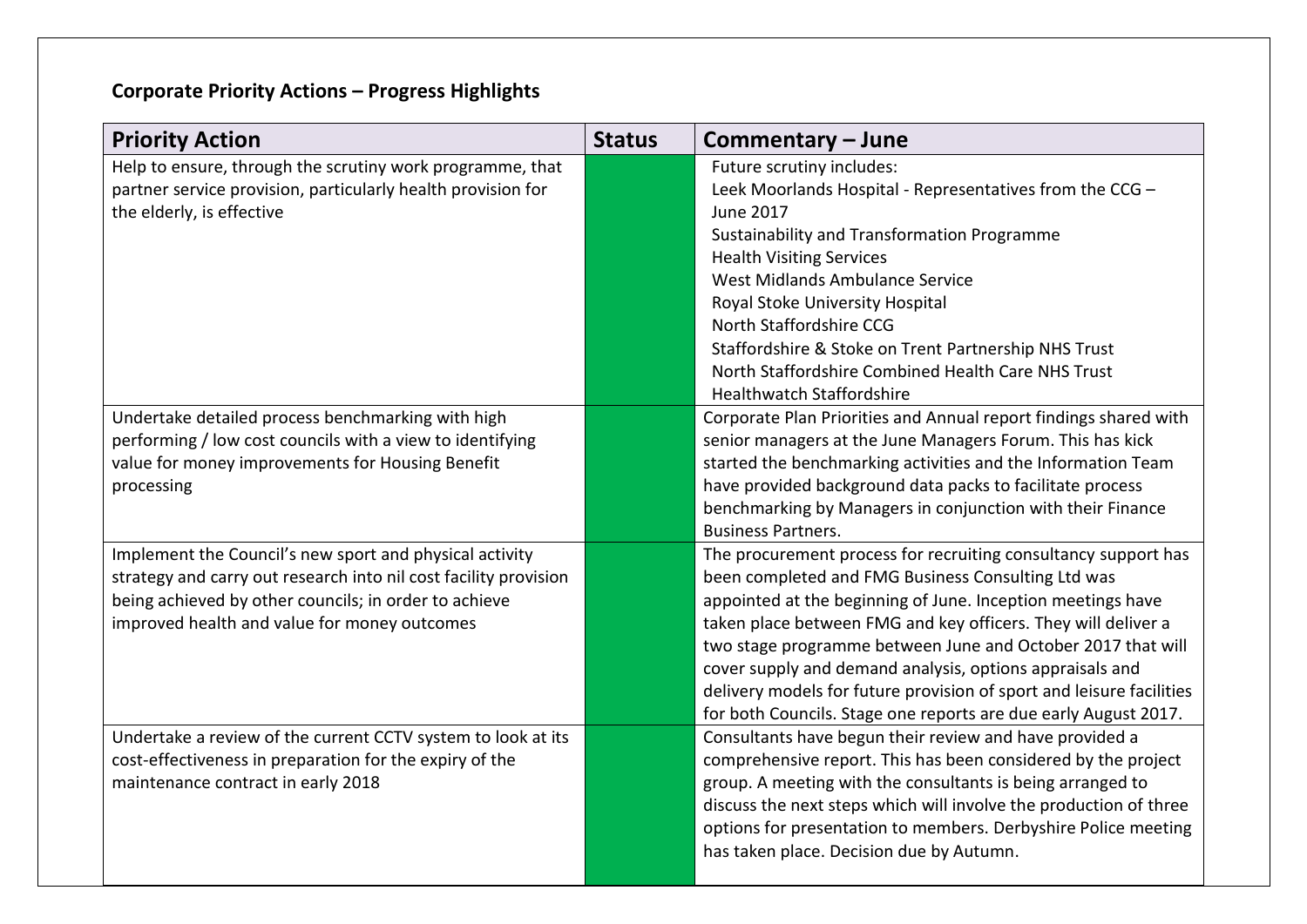| <b>Priority Action</b>                                                                                                        | <b>Status</b> | Commentary - June                                                                                                                                                                                                                                                                                                                                                                                                                                                                                                                                                                                                                                                                                                                                                                                                                                                                                                                                                                                                                                                                                                               |
|-------------------------------------------------------------------------------------------------------------------------------|---------------|---------------------------------------------------------------------------------------------------------------------------------------------------------------------------------------------------------------------------------------------------------------------------------------------------------------------------------------------------------------------------------------------------------------------------------------------------------------------------------------------------------------------------------------------------------------------------------------------------------------------------------------------------------------------------------------------------------------------------------------------------------------------------------------------------------------------------------------------------------------------------------------------------------------------------------------------------------------------------------------------------------------------------------------------------------------------------------------------------------------------------------|
| Develop a strategy for further development of affordable<br>and specialist housing                                            |               | To be split into project streams: Ascent, new relationship with<br>Your Housing and Affordable Housing. Also to look at future<br>potential sites.                                                                                                                                                                                                                                                                                                                                                                                                                                                                                                                                                                                                                                                                                                                                                                                                                                                                                                                                                                              |
| Develop and agree a new empty properties strategy                                                                             |               | Now a separate project for Income Generation. A meeting has<br>been arranged to produce a new strategy.                                                                                                                                                                                                                                                                                                                                                                                                                                                                                                                                                                                                                                                                                                                                                                                                                                                                                                                                                                                                                         |
| Develop a scheme that supports the upgrading of security in<br>vulnerable people's homes                                      |               | Action Completed.<br>The Safe and Sound Service has been launched with the aim of<br>reducing victimisation by offering additional security to those<br>affected by crime or living in fear of crime. The service aims to<br>help those in most need by fitting additional security measures<br>within the home. The Partnership has funded a handyman<br>employed by Moorlands Housing to fit a range of security<br>features such as lockable window handles, padlocks, mortice<br>latches, door chain etc. The scheme is offered free of charge to<br>those in most need and who meet at least one of eligibility<br>criteria. There is a low level of demand for the service, which<br>reflects the low crime levels in the area. However, it has a huge<br>impact on those that have been affected by crime or live in fear<br>of crime as simple security precautions offer the reassurance<br>required to live a better quality of life without the fear of a<br>repeat crime. Over 30 properties have benefited from this<br>service making them more secure and less vulnerable and thus<br>improving quality of life. |
| Support the Community Safety Partnership with improved<br>provision of outreach workers for dealing with domestic<br>violence |               | Action Completed.<br>Domestic Violence Police Link Worker Project - to ensure<br>support and information is targeted and relevant to the specific<br>needs of the victim to help reduce risk to the victim. The role<br>seeks to make sure victims are safe and that further violence is<br>significantly prevented from happening by signposting the<br>relevant support services as quickly as possible. Closer working<br>with the Staffordshire Moorlands Police Vulnerability Team<br>means that packs containing information about ARCH services<br>are now given to the victims at the point the police turn up.<br>During the period 2015-16 a total of 231 referrals have been                                                                                                                                                                                                                                                                                                                                                                                                                                         |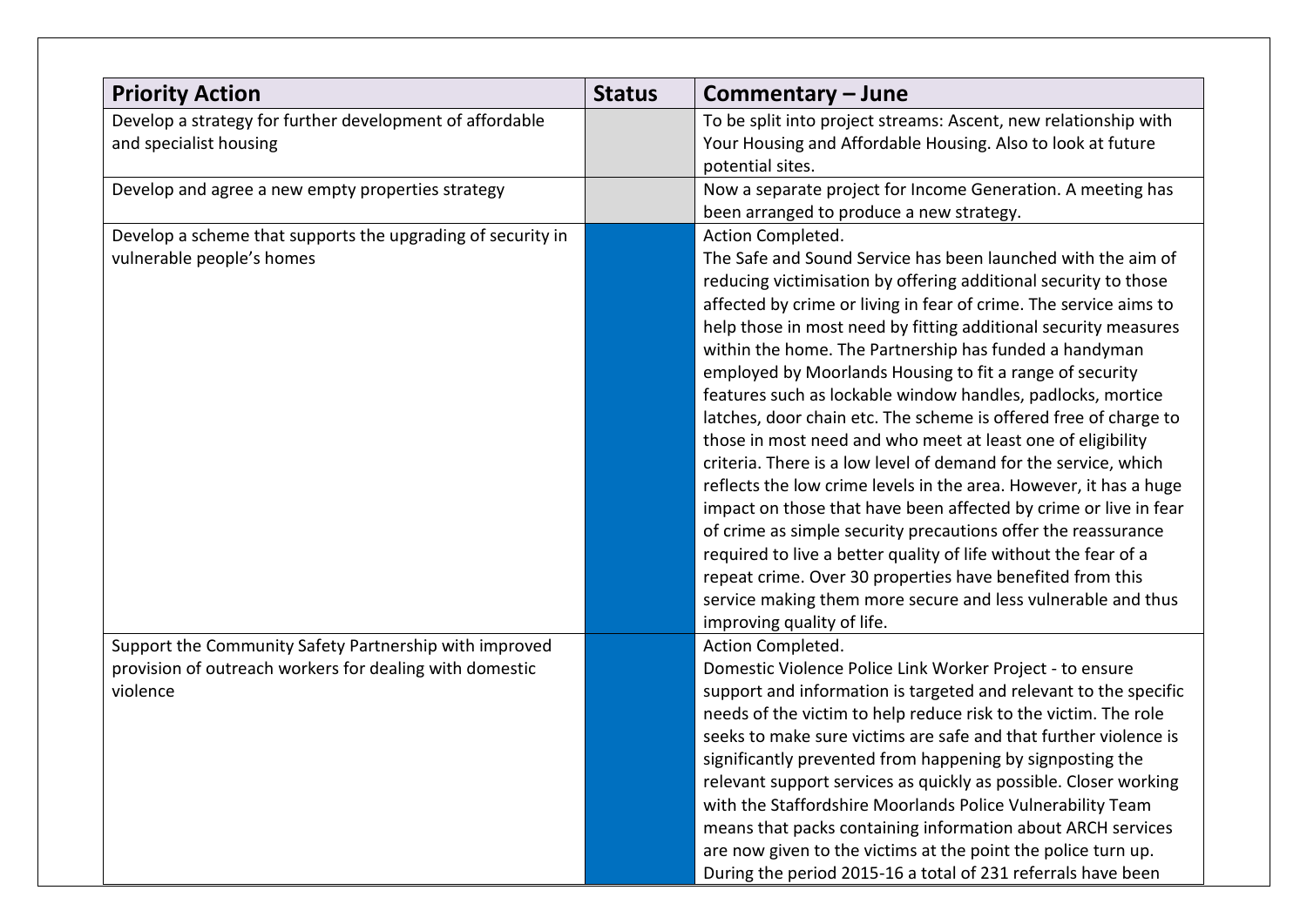| <b>Priority Action</b>                                                                                                  | <b>Status</b> | Commentary – June                                                                                                                                                                                                                                                                                                                                                                                                                                                                                                                                                                                                                                                                                                                                                                                                                                                                                 |
|-------------------------------------------------------------------------------------------------------------------------|---------------|---------------------------------------------------------------------------------------------------------------------------------------------------------------------------------------------------------------------------------------------------------------------------------------------------------------------------------------------------------------------------------------------------------------------------------------------------------------------------------------------------------------------------------------------------------------------------------------------------------------------------------------------------------------------------------------------------------------------------------------------------------------------------------------------------------------------------------------------------------------------------------------------------|
|                                                                                                                         |               | received. A total of 81 joint visits were made and 7 lone visits by<br>the DV Police Link Worker. A total of 174 victims were<br>successfully contacted by telephone.<br>A total of 113 referrals have been made to ARCH services<br>including: refuge, floating support, IDVA (Independent Domestic<br>Violence Advisor), Male IDVA, Freedom Programme. Referrals to<br>other agencies include, Mind counselling service, housing, FARS,<br>social care, Rethink, One Recovery. A total of 178 information<br>packs were sent out/handed out. During this period the Police<br>Link Worker (PLW) received 226 referrals, of which 51 were<br>passed onto the IDVA through the MARAC process. 19 referrals<br>were made to Floating Support, 4 children were referred to<br>ARCH Children and Young People's Service. 3 were found refuge<br>accommodation, 6 referrals were made for the Freedom |
|                                                                                                                         |               | programme and 10 women attended a solicitor appointment at<br>the Sunrise Centre. A total of 65 visits were made of which 49<br>were joint and 16 were just undertaken by the Police Link<br>Worker.                                                                                                                                                                                                                                                                                                                                                                                                                                                                                                                                                                                                                                                                                              |
| Work with Staffordshire County Council and other partners<br>to ensure an effective partnership with central government |               | Links to strategic partnerships project above                                                                                                                                                                                                                                                                                                                                                                                                                                                                                                                                                                                                                                                                                                                                                                                                                                                     |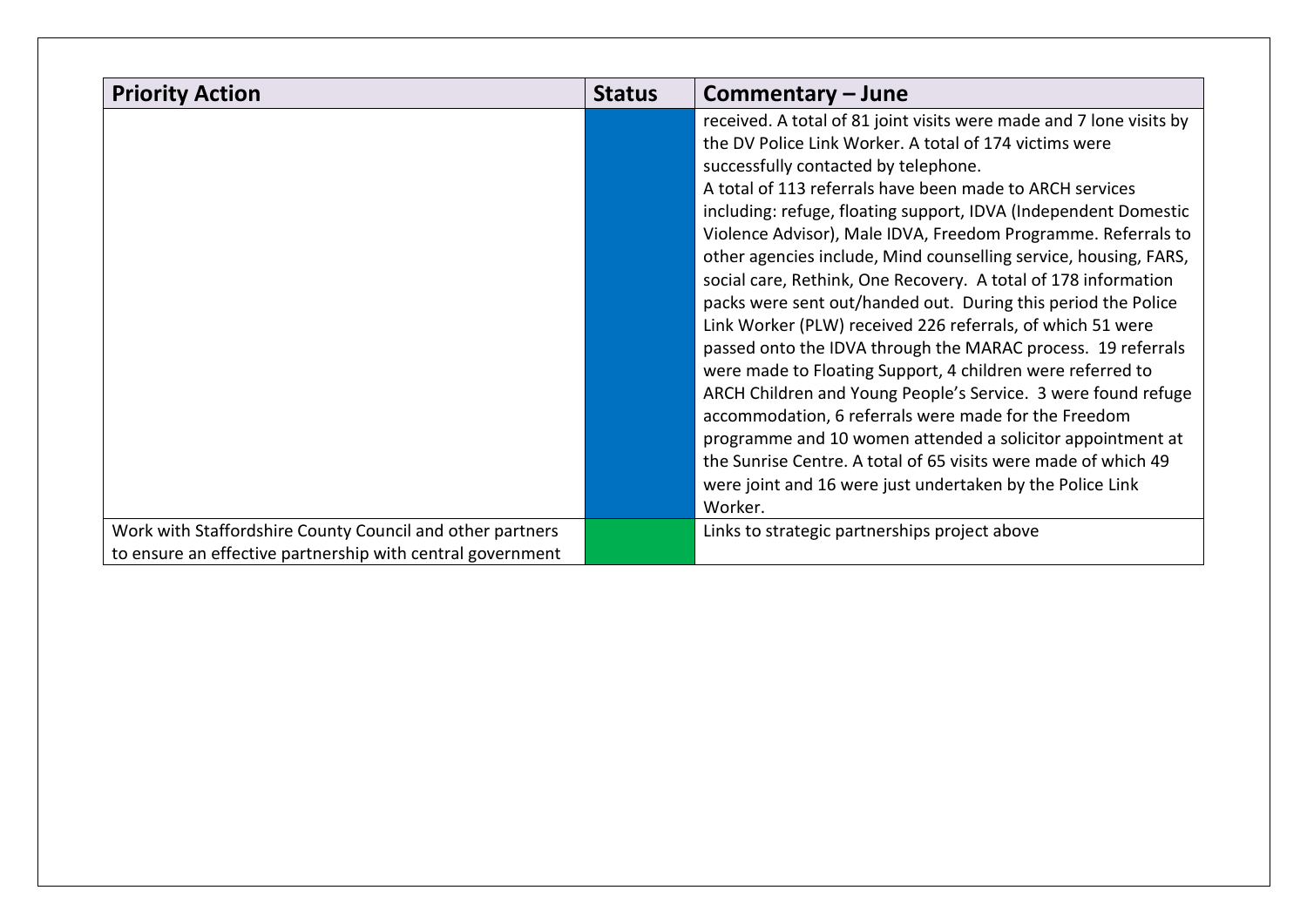

## *Aim 2: Meet financial challenges and provide value for money*

Aim two is performing relatively strongly with most measures on track at this early stage to meet their 2017/18 target. The PI for which no return has been made for Q1 is a measure of DCC's repairs performance for priority and non-priority work. Assets have been unable to gain this information despite several requests.

#### Celebrating Success:

At the close of Quarter One the following performance indicators outstripped their targets:

- $\checkmark$  IT system and network availability
- $\checkmark$  Procurement activity on forward plan
- $\checkmark$  FOI requests dealt with on time, repeat complaint levels and complaints dealt with within 10 working days
- $\checkmark$  Increased web and reduced phone contact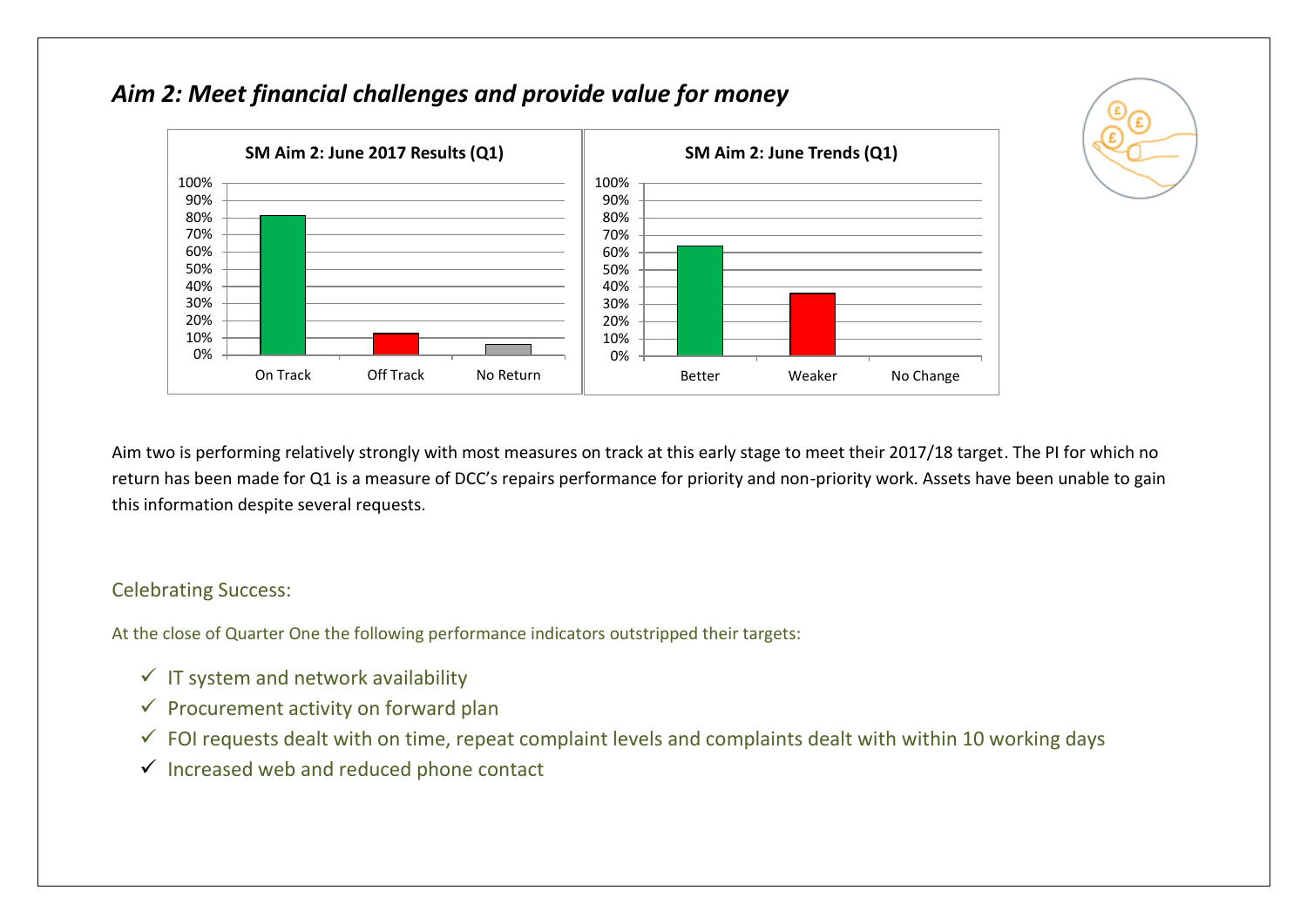| <b>Priority Action</b>                                                                                                                                                               | <b>Status</b> | <b>Commentary - June</b>                                                                                                                                                                                                                                                                                                                                                                                                                                                                                                                                                                                                                                                                                                                                                                           |
|--------------------------------------------------------------------------------------------------------------------------------------------------------------------------------------|---------------|----------------------------------------------------------------------------------------------------------------------------------------------------------------------------------------------------------------------------------------------------------------------------------------------------------------------------------------------------------------------------------------------------------------------------------------------------------------------------------------------------------------------------------------------------------------------------------------------------------------------------------------------------------------------------------------------------------------------------------------------------------------------------------------------------|
| Deliver the Channel Shift Programme                                                                                                                                                  |               | Digital Portal Launched July 2017 and CRM now switched off.<br>Approximately 70% of service requests have now been removed from the CRM,<br>with advisors being signposted to the web forms. All general contact forms are<br>now available in the new software.<br>Single Person Discount reviews are now underway and are progressing on track as<br>planned.<br>Housing Benefit Risk Based Verification is live for all online applications and<br>changes.<br>Processing changes - Changes to HB enquiries/ referencing are now in place and we<br>are implementing a dedicated resource to the front line to ensure a 'right first time<br>approach'<br>Timeline being developed to roll out the portal to more service areas<br>Data archive set up so that historical CRM data is retained. |
| Benchmark and review the Council's<br>approach to customer complaints as part<br>of the introduction of a new automated<br>management system for complaint<br>handling and reporting |               | Complaints system configuration underway. Kick off meeting took place in June,<br>further meeting arranged in July to review the complaint process.                                                                                                                                                                                                                                                                                                                                                                                                                                                                                                                                                                                                                                                |
| Develop and implement a plan to identify<br>new and innovative ways of generating<br>income                                                                                          |               | All income generation challenge meetings have been completed, initial<br>review/scoping of ideas has taken place, awaiting further development based on<br>the various streams i.e. commercial properties, fees and charges, affordable<br>housing, advertising. Car Parking income review to be undertaken with<br>recommendations for increases/new charging policy over the MTFP period.<br>A target has been included as part of the new efficiency and rationalisation strategy<br>$2017/18 - 2020/21.$                                                                                                                                                                                                                                                                                       |
| Refresh and implement the Asset<br>Management Plan, including a review of<br>public estate, and ensure adequate<br>facilities management arrangements are<br>in place                |               | Meeting to take place re 30 year asset management plan. Working group to be<br>established.                                                                                                                                                                                                                                                                                                                                                                                                                                                                                                                                                                                                                                                                                                        |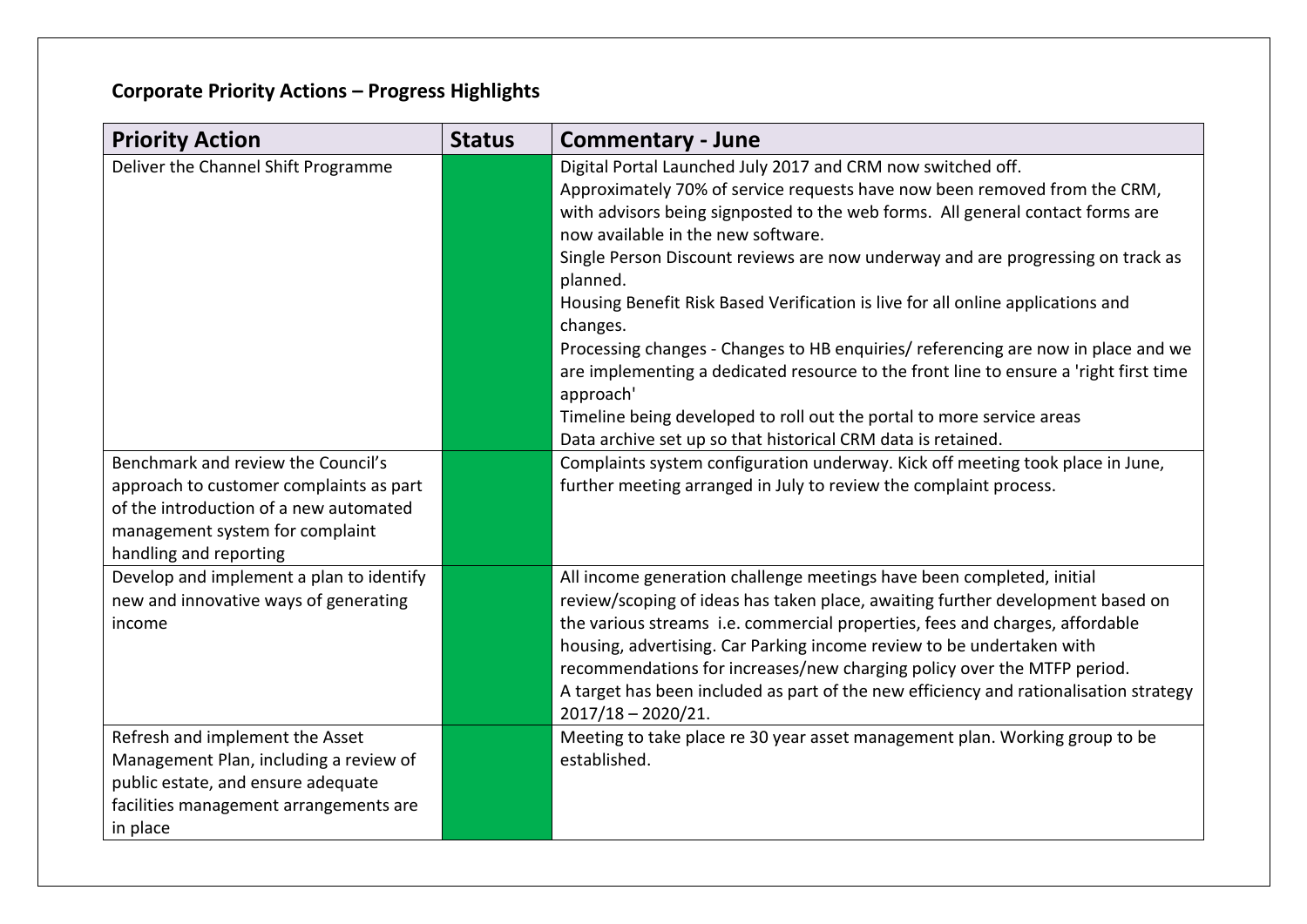# *Aim 3: Help create a strong economy by supporting further regeneration of towns and villages*





The Council is performing strongly against the increased targets for speed of processing the three categories of planning application. The recent Saltersford Lane decision has taken the Council's appeals record 'off track'. All measures are showing an improvement on the June 2016 position.

#### Celebrating Success:

At the close of Quarter One the following performance indicators outstripped their targets:

 $\checkmark$  Major, Minor and other planning applications processed on time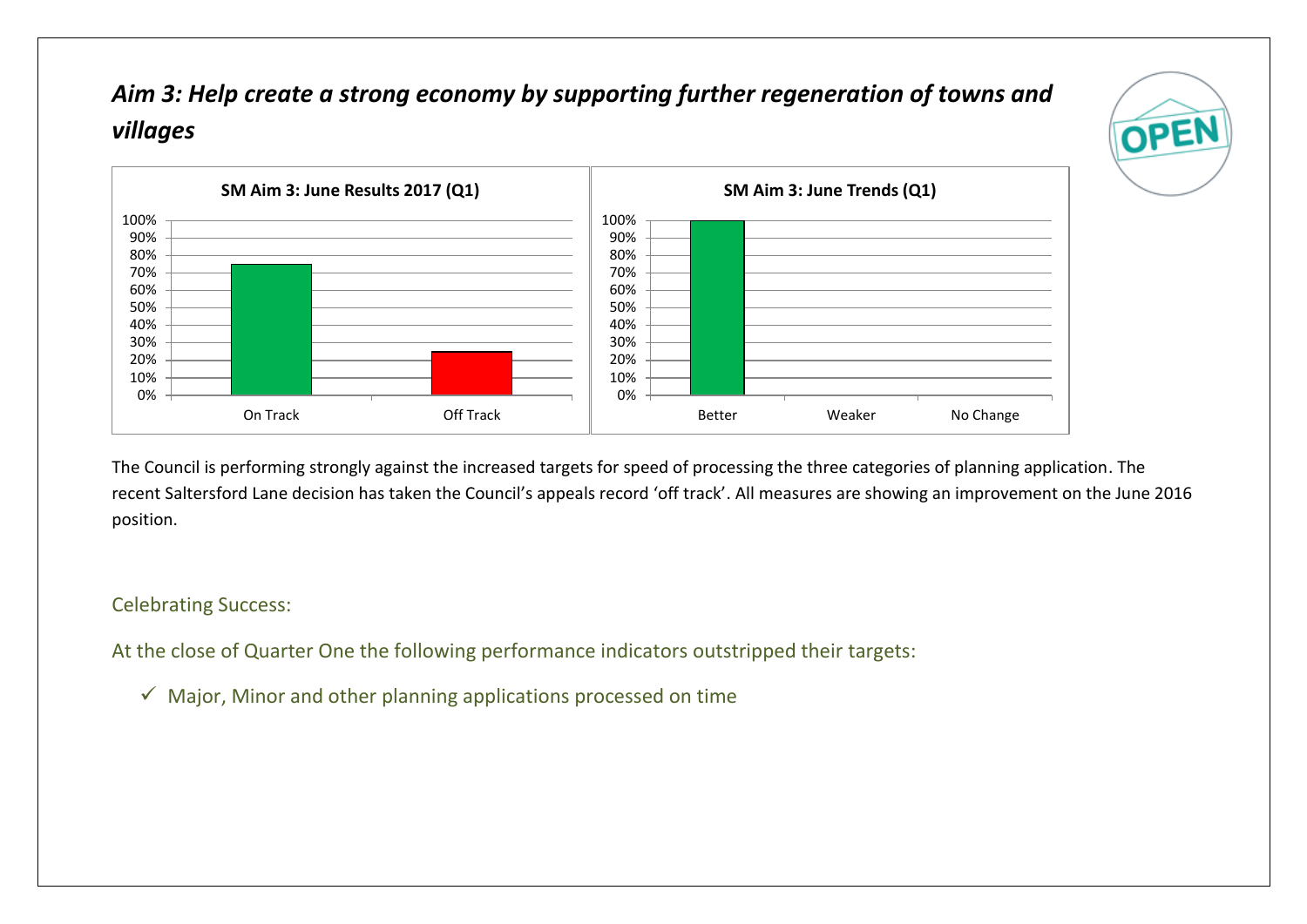| <b>Priority Action</b>                                                                                                                                                                   | <b>Status</b> | Commentary - June                                                                                                                                                                                                                                                                                                                                                                                                                                                                                                                                                                                                                                                                         |
|------------------------------------------------------------------------------------------------------------------------------------------------------------------------------------------|---------------|-------------------------------------------------------------------------------------------------------------------------------------------------------------------------------------------------------------------------------------------------------------------------------------------------------------------------------------------------------------------------------------------------------------------------------------------------------------------------------------------------------------------------------------------------------------------------------------------------------------------------------------------------------------------------------------------|
| Undertake detailed process benchmarking<br>with high performing / low cost councils<br>with a view to identifying value for money<br>improvements for Planning application<br>processing |               | Corporate Plan Priorities and Annual report findings shared with senior managers<br>at the June Managers Forum. This has kick started the benchmarking activities and<br>the Information Team have provided background data packs to facilitate process<br>benchmarking by Managers in conjunction with their Finance Business Partners.                                                                                                                                                                                                                                                                                                                                                  |
| Implement the town deal in Biddulph in<br>partnership with Biddulph Town Council                                                                                                         |               | Town council has started the procurement of consultants to prepare a masterplan<br>for the town centre, with specific focus on Mill Triangle, with support from<br>regeneration team. Wharf road discussions with agents and County Council are<br>progressing well.                                                                                                                                                                                                                                                                                                                                                                                                                      |
| Support the development of Cornhill and<br>improved rail links                                                                                                                           |               | The Cabinet approved a report in June to agree the next steps for delivering the<br>Cornhill masterplan. Positive response received from Capita regarding development<br>of our land. Project team working to complete the current masterplan option and<br>appraisal to close this stage of the project. Meeting to discuss principles for land<br>transfer and to agree set of terms for discussion with Aviva and Capita. Liaise with<br>SCC and LEP re funding.                                                                                                                                                                                                                       |
| Develop and implement plans to extend<br>the public market operations in Leek and<br>Cheadle                                                                                             |               | The procurement process will be OJEU and has 2 stages:<br>Stage 1- competitive dialogue- the opportunity was advertised on 16th June and<br>the closing date is 17th July.<br>-After the evaluation process, parties who have submitted proposals will be<br>selected and invited in to present their plans in July/August.<br>Stage 2- Invitation to tender- the main spec will not be written until 10th October<br>which will be taken to committee/Cabinet beforehand for approval. When<br>approved, ITT can be advertised for 4 weeks to ring-fenced parties who submitted<br>proposals at stage 1.<br>Tenders will be formally evaluated in Nov/Dec along with the contract award. |
| Support the development of London Mill<br>as part of a wider redevelopment scheme                                                                                                        |               | Discussion underway with County, building owner and other developers to consider<br>options for comprehensive development of wider site. Exploring possible Heritage<br>Enterprise Grant Funding.                                                                                                                                                                                                                                                                                                                                                                                                                                                                                         |
| Implement the Growth Fund initiative to<br>support small businesses                                                                                                                      |               | Two applications have been received for the growth fund: Caverswall Castle and<br>Post Office relocation. Internal initial assessment along with risks to be completed.<br>The recommendations will be reported to the Cabinet in due course.                                                                                                                                                                                                                                                                                                                                                                                                                                             |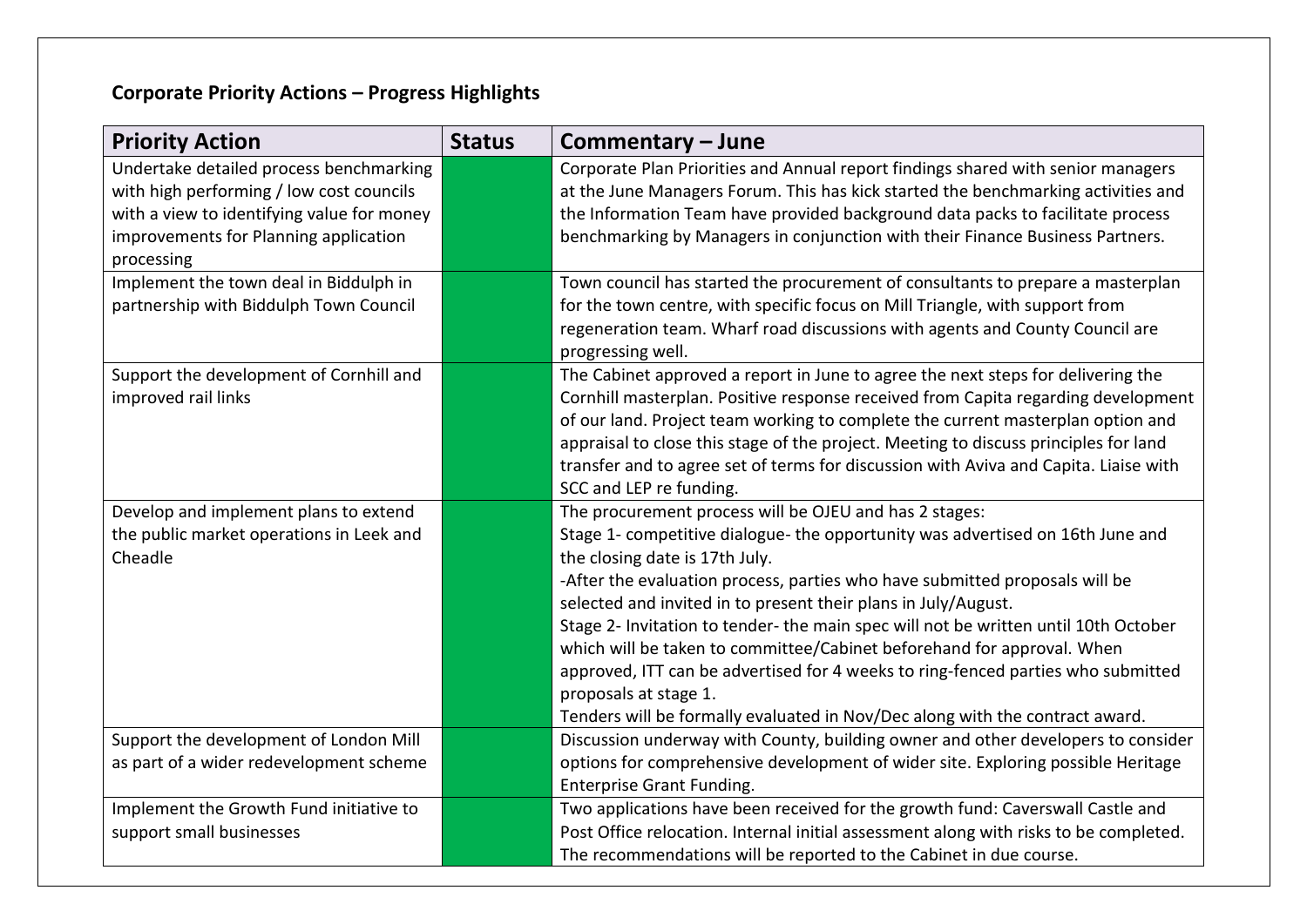## *Aim 4: Protect and Improve the Environment*



The Council's performance profile under aim four is again relatively strong with the only 'off track' area being missed bins.

### Celebrating Success:

At the close of Quarter One the following performance indicators outstripped their targets:

- $\checkmark$  Paper consumption
- $\checkmark$  Residual household waste levels and recycling rates (estimated)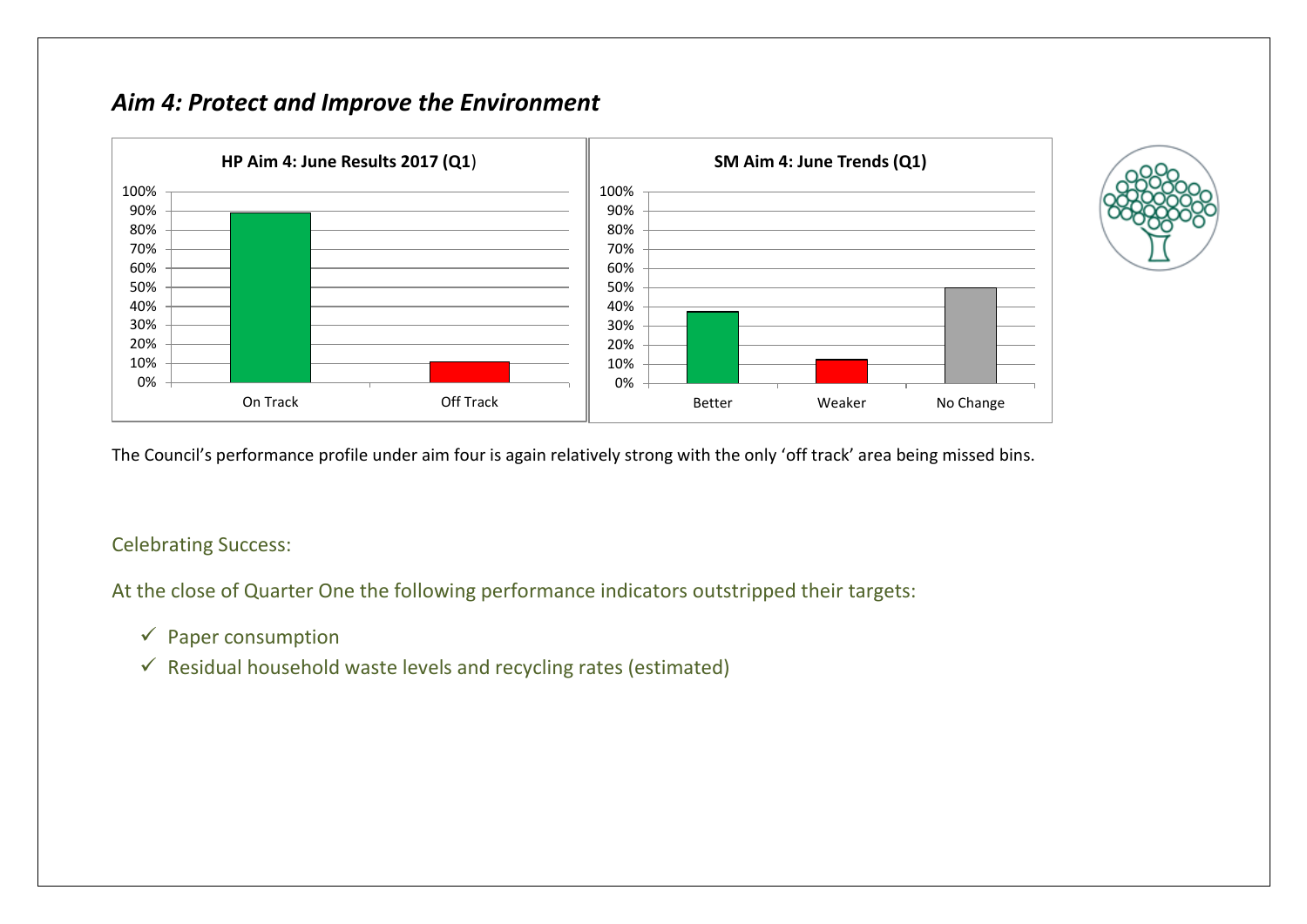| <b>Priority Action</b>                  | <b>Status</b> | Commentary – June                                                                   |
|-----------------------------------------|---------------|-------------------------------------------------------------------------------------|
| Work with ANSA and Cheshire East to     |               | Approval for the establishment of Alliance Environmental Services agreed at both    |
| launch Alliance Environmental Services  |               | Councils.                                                                           |
| Ltd, our new joint venture company, to  |               | The current focus is on phase 1, the transfer of the current Veolia contract to the |
| deliver waste, streets and grounds      |               | new company for commencement on 7th August 2017.                                    |
| maintenance services on behalf of the   |               |                                                                                     |
| Council in order to achieve improved    |               |                                                                                     |
| performance and value for money         |               |                                                                                     |
| outcomes. Establish a developer open    |               |                                                                                     |
| space contributions plan                |               |                                                                                     |
| Identify and implement an approach to   |               | Transfer of the management of the Council's countryside sites to a specialist       |
| reduce the cost of country parks        |               | provider will be considered by Service Delivery O & S Panel on 5th July.            |
| Develop a plan to improve Brough Park   |               | First unsuccessful application to the heritage lottery being reviewed. Meeting took |
| with Heritage Lottery Fund support      |               | place with HLF 10/04/2017 to examine the bid and options. A revised submission is   |
|                                         |               | now being prepared for the next funding window at the end of this year.             |
| Reduce the Council's energy consumption |               | Meeting to take place re 30 year asset management plan. Working group to be         |
| and associated costs (through the Asset |               | established.                                                                        |
| Management Plan)                        |               |                                                                                     |
|                                         |               |                                                                                     |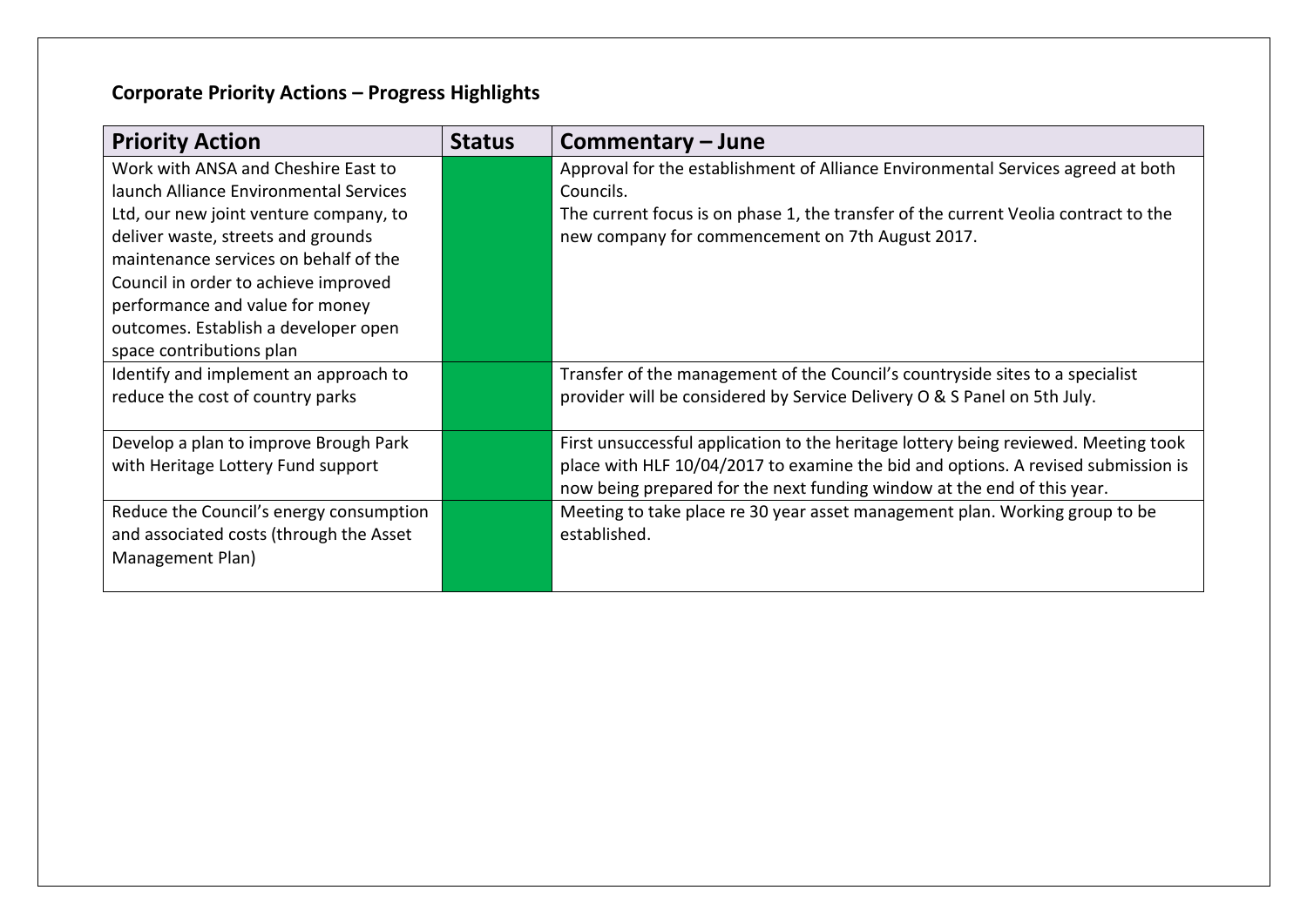## **Customer Feedback Complaints**

The Council received a total of 51 stage one complaints across 14 service areas during the period Apr to Jun 2017. This is a decrease compared to the same period last year when we received 85 complaints.

Waste received the greatest proportion with 16 complaints (31%). Details are shown in the graph below:

 $\blacksquare$  01 2016-17  $\blacksquare$  01 2017-18



### **Stage 2 & 3 Complaints**

9 complaints were dealt with at stage 2 and 1 at stage 3 in Q 1. Details of the complaints are shown below:

| <b>Service</b>      | <b>Complaint</b>                                                                               | <b>Process/</b><br>service standards<br>adhered to | Upheld/<br>rejected  |  |
|---------------------|------------------------------------------------------------------------------------------------|----------------------------------------------------|----------------------|--|
| <b>Stage 2</b>      |                                                                                                |                                                    |                      |  |
| Community<br>Safety | Complaint in relation to<br>unnecessary issuing of anti-<br>social behaviour warning<br>notice | All processes followed<br>correctly                | Stage 1<br>upheld    |  |
| Waste               | Believes the risk assessment<br>contains error                                                 | All processes followed<br>correctly                | Stage 1<br>upheld    |  |
| Recovery            | Unhappy that account gone<br>to bailiffs and treatment<br>relating to arrears for C/Tax        | <b>Holding letter issued</b><br>3.7.17             |                      |  |
| Planning            | Unhappy with how objections<br>have been logged in relation<br>to planning application         | All processes followed<br>correctly                | Stage 1<br>upheld    |  |
| Planning            | Dereliction of Duty by the<br><b>Planning Department</b>                                       | All processes followed<br>correctly                | Stage 1<br>upheld    |  |
| Planning            | Repartition was not taken<br>into account                                                      | All processes followed<br>correctly                | Stage 1<br>upheld    |  |
| <b>Council Tax</b>  | <b>Feels that Council has</b><br>breached data protection by<br>disclosing info to SOT CC      | Due 06.07.17                                       |                      |  |
| Customer<br>Service | Unhappy with how objections<br>have been logged in relation<br>to planning application         | Due 27/07/17                                       |                      |  |
| Stage 2 & 3         |                                                                                                |                                                    |                      |  |
| <b>Benefits</b>     | Incorrect advice given by<br>benefits officer                                                  | All processes followed<br>correctly                | Stage 1& 2<br>Upheld |  |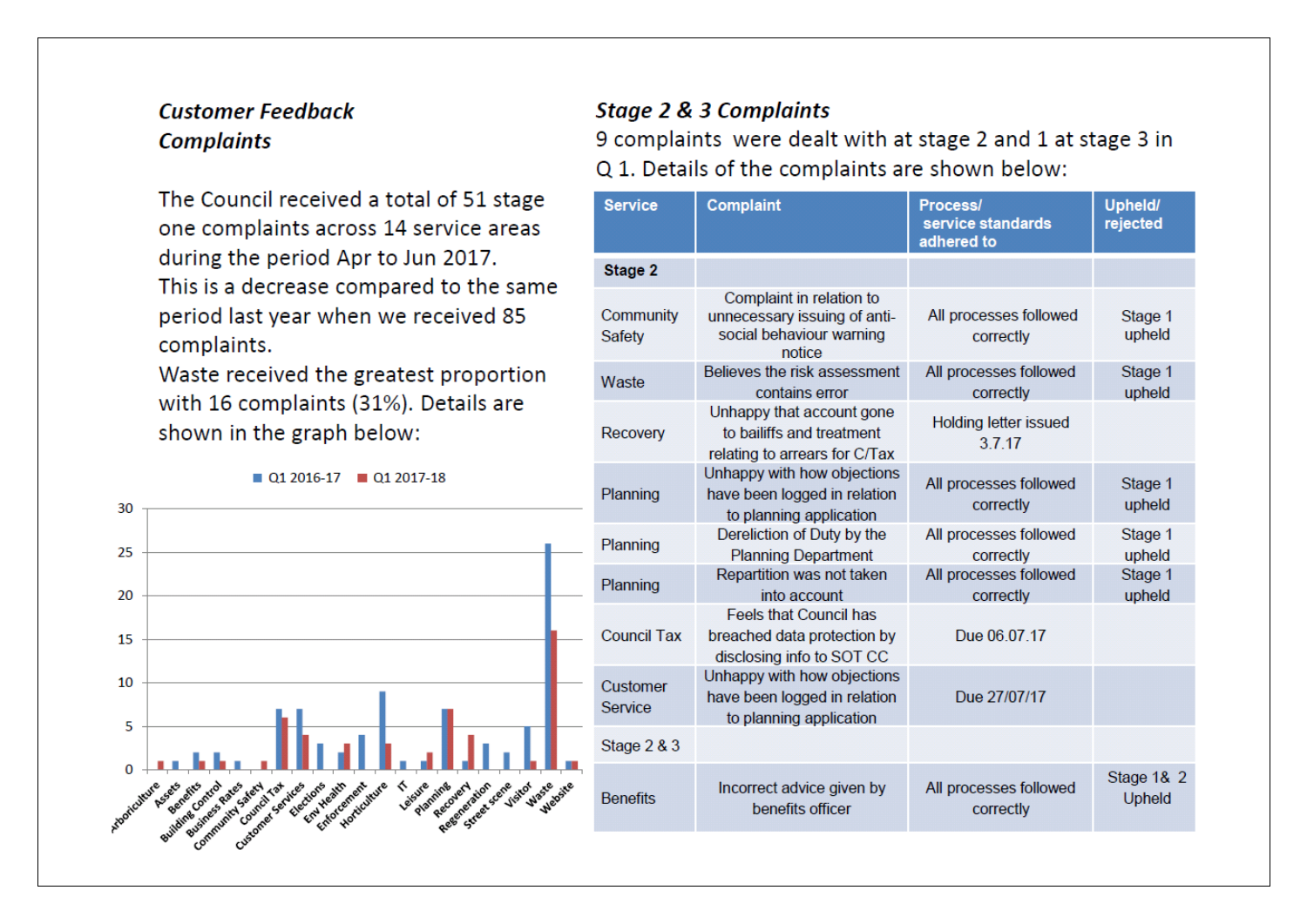## **Performance**

The table below shows the current performance together with the performance for the same period last year. The % replied to in 10 days and the % of repeat complaints have both improved.



### **Key Outcomes**

Horticulture will review the procedure for collecting grass cuttings. New machines are being used but the procedure is not to lift the cut at the moment, another option is to take just the top off the grass.



Ombudsman Decisions The Council received no Local Government Ombudsman decisions in Quarter 1. **Compliments and Comments** The Council has also captured 98 comments and 31 compliments through its feedback system this quarter: